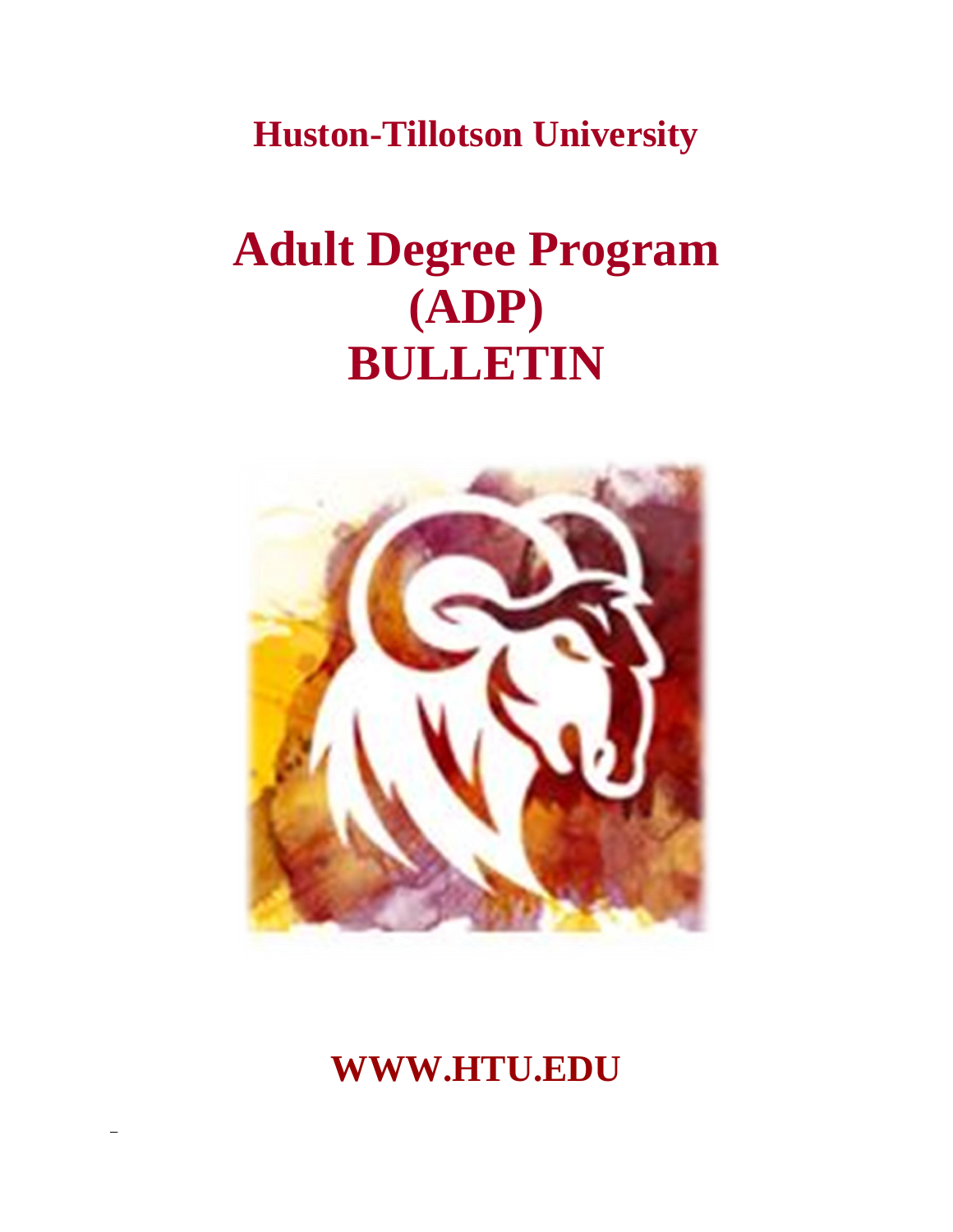#### **TABLE OF CONTENTS** HUSTON-TILLOTSON UNIVERSITY **Adult Degree Program (ADP)**

| Third-Party Billing Plan (Employer/Military/Government Agency) 14 |  |
|-------------------------------------------------------------------|--|
|                                                                   |  |
|                                                                   |  |
|                                                                   |  |
|                                                                   |  |
|                                                                   |  |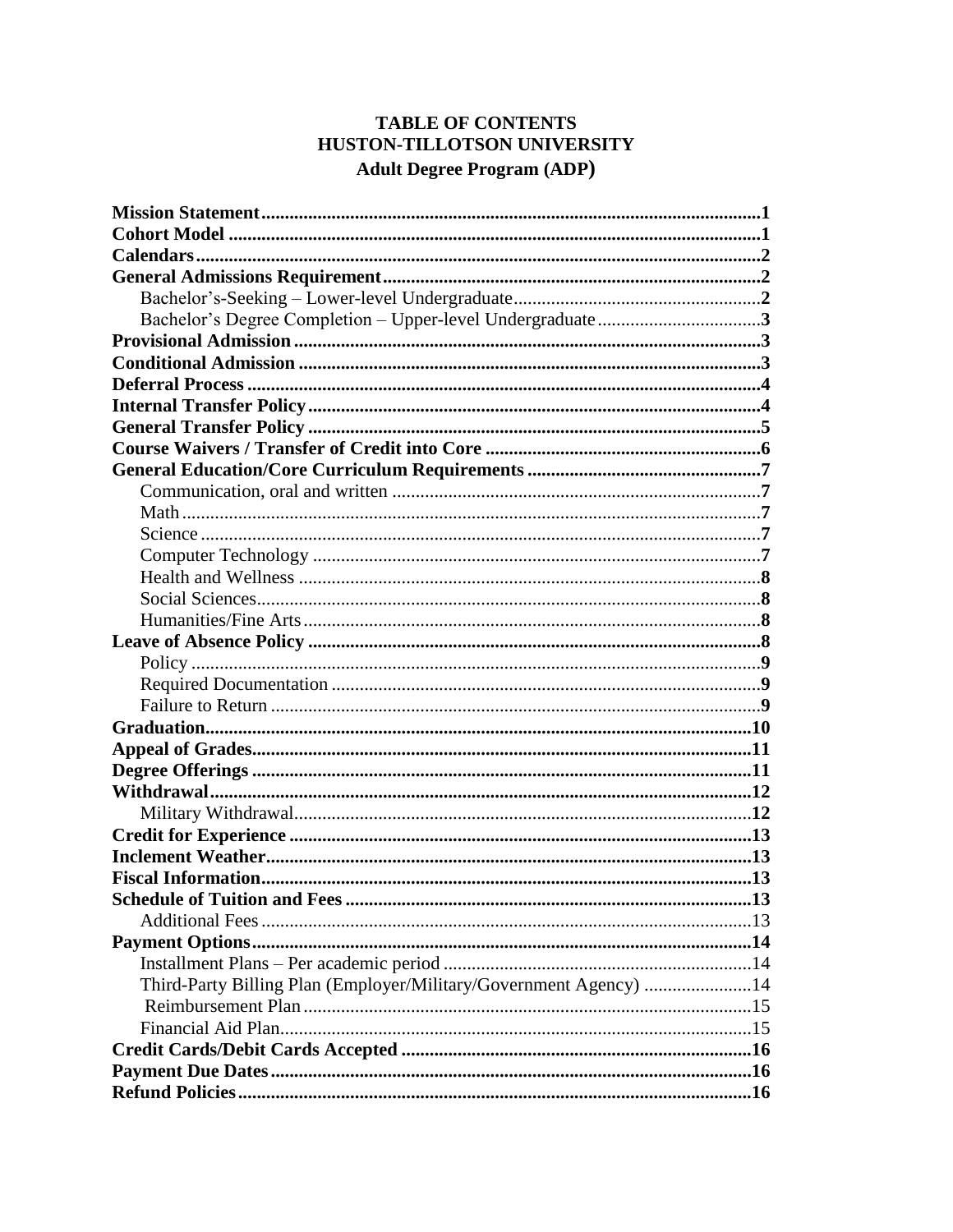#### **Use of This Bulletin**

Please refer to the HT Bulletin (vol. VI) for any other undergraduate policies not found in this bulletin (vol. VI-A).

The provisions of this Bulletin do not constitute a contract, expressed or implied, between Huston-Tillotson University and any applicant, student, student's family, or faculty or staff members. The University reserves the right to withdraw courses at any time, change fees, tuition, rules, calendar, curriculum, degree programs, degree requirements, graduation procedures, and any other requirements affecting the academic progress of the students. Changes will become effective at the time so determined, and the changes will apply to both prospective students and those already enrolled. This Bulletin is not intended to, nor does it, contain all regulations that relate to students. The University reserves the right to correct errors that may have occurred in the printing of this document. Any comments or questions regarding the Bulletin should be directed to the University Registrar.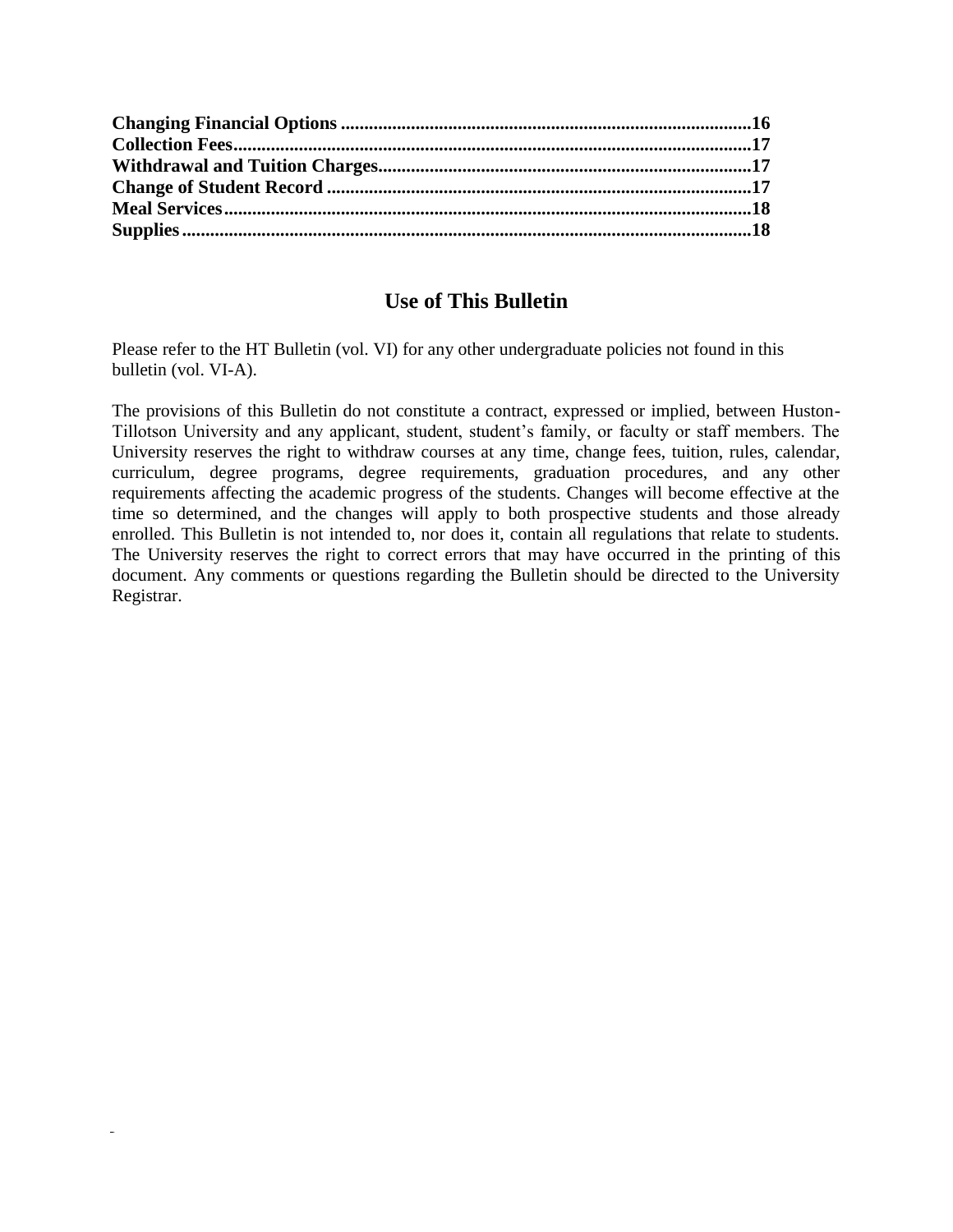#### **Contacting the ADP and the University**

ADP office hours are: Monday - 9:00 a.m. to 6:00 p.m., Central Standard Time (CST) Tuesday through Thursday - 9:00 a.m. to 7:00 p.m. Friday - 9:00 a.m. to 5:30 p.m.

The University's main telephone number is 512.505.3000. The ADP's main telephone number is 512.505.6455; the fax number is 512.505.6459. Inquiries should be addressed to the appropriate office at Huston-Tillotson University, 900 Chicon Street, Austin, Texas 78702-2795.

| <b>Office</b>                                     | <b>Location</b>    | <b>Telephone</b> |
|---------------------------------------------------|--------------------|------------------|
| <b>Accounting Manager</b>                         | A-L 220            | 512.505.6458     |
| Alumni Affairs                                    | V-A 213            | 512.505.3074     |
| Athletics                                         | Gym                | 512.505.3050     |
| <b>Associate Provost</b>                          | <b>V-A 206A</b>    | 512.505.6485     |
| Ram's Place                                       | D-D Student Union  | 512.505.6409     |
| Campus Life                                       | D-D Student Union  | 512.505.3037     |
| <b>Campus Ministry</b>                            | 1001 Chicon Street | 512.505.3054     |
| <b>Campus Safety Office</b>                       | <b>V-A 200</b>     | 512.505.3010     |
| <b>Career and Graduate Development</b>            | A-F Basement       | 512.505.3041     |
| <b>Center for Academic Excellence</b>             | J-M 101            | 512.505.3040     |
| College of Arts and Sciences - Dean's Office      | D-L 201            | 512.505.3125     |
| <b>Counseling and Consultation Center</b>         | <b>CHWC</b>        | 512.505.3044     |
| <b>Disability Services</b>                        | <b>CHWC</b>        | 512.505.3146     |
| Director of the Adult Degree Program              | V-A 205            | 512.505.6485     |
| <b>Enrollment Services Office</b>                 | A-L 220            | 512.505.6455     |
| <b>Facilities Reservations</b>                    | V-A 202            | 512.505.6417     |
| <b>Financial Aid</b>                              | A-L 204            | 512.505.3031     |
| <b>Human Resources</b>                            | V-A 103            | 512.505.3015     |
| <b>Institutional Advancement</b>                  | $C-W$              | 512.505.3073     |
| Library                                           | $D-J$ $Bldg$       | 512.505.3088     |
| President's Office                                | V-A 305            | 512.505.3002     |
| Provost and VP for Academic Affairs               | V-A 208            | 512.505.6433     |
| <b>Public Relations</b>                           | V-A 213            | 512.505.3072     |
| School of Business and Technology - Dean's Office | A-L 310            | 512.505.3131     |
| <b>Student Health Center</b>                      | <b>CHWC</b>        | 512.505.3039     |
| Student Services / Registrar - ADP                | A-L 214            | 512.505.6473     |
| University Registrar                              | A-L 210            | 512.505.3082     |
| Veteran Affairs Certifying Office                 | A-L 210            | 512.505.3082     |
| Writer's Studio                                   | J-M 103            | 512.505.3087     |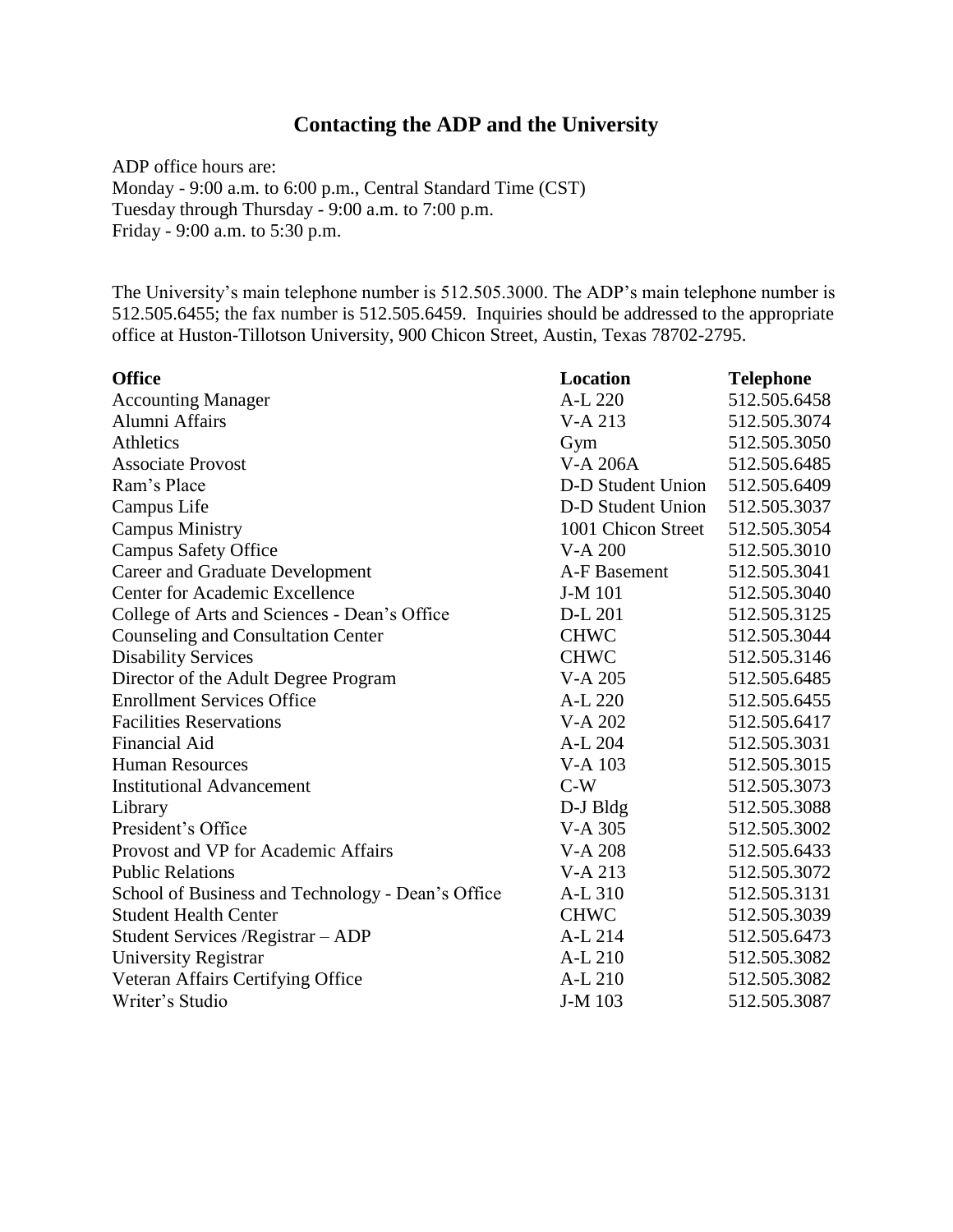#### **Mission Statement**

As a historically black institution, Huston-Tillotson University's mission is to provide opportunities to a diverse population for academic achievement with an emphasis on academic excellence, spiritual and ethical development, civic engagement, and leadership in a nurturing environment. The Adult Degree Program (ADP) extends the University's educational offerings to full-time, working adults in need of continuing education opportunities.

Adult Degree Program offerings have been created to provide students the skills they need to compete in the dynamic, world economy. Student placement strategies are designed to meet the learning needs of individual students while nurturing group management skills through the program's emphasis on learning teams.

The Adult Degree Program is committed to providing students with the organizational skills they will need for assuming significant roles in the private and public sectors while securing a sound future for Huston-Tillotson University. Huston-Tillotson University only thrives if our students succeed. The Adult Degree Program is committed to student success.

Huston-Tillotson University does not discriminate in its educational programs, activities, employment, daily operations or admission policies on the basis of race, national origin, religion, color, gender, sexual orientation, physical ability or disability, or criteria prohibited under state and federal age discrimination statutes. In addition, sexual harassment, which includes acts of sexual violence, is a form of sex discrimination prohibited by Huston-Tillotson University and Title IX. Additionally, the University conforms to all federal, state and local laws and policies, in addition to the Family Educational Rights and Privacy Act of 1974 and amended (PL-93-380).

In accordance with the Title IX and Section 504 regulations, notification may include posting information notices, publishing in local newspapers, publishing in newspapers and magazines operated by the school or its students, publishing in alumnae or alumni newspapers or magazines, or distributing memoranda or other written communications to students and employees. In addition, recipients are required to include a statement of nondiscriminatory policy in any bulletins, announcements, publications, catalogs, application forms, or other recruitment materials that are made available to participants, students, applicants, or employees. As noted in the pertinent Section 504 regulatory provision, schools may meet this requirement either by including appropriate inserts in existing materials and publications or by revising and reprinting the materials and publications.

#### **Cohort Model**

The adult degree program utilizes a student cohort model. Students collectively enroll into a sequence of classes that runs for approximately two years. Cohorts typically contain  $14 - 25$ students. Students will primarily be working with the same group of students during enrollment in this program. Within the cohort, students also work with a smaller group of students in a Learning Team. This program component is designed to encourage cooperative learning, participation, and peer support.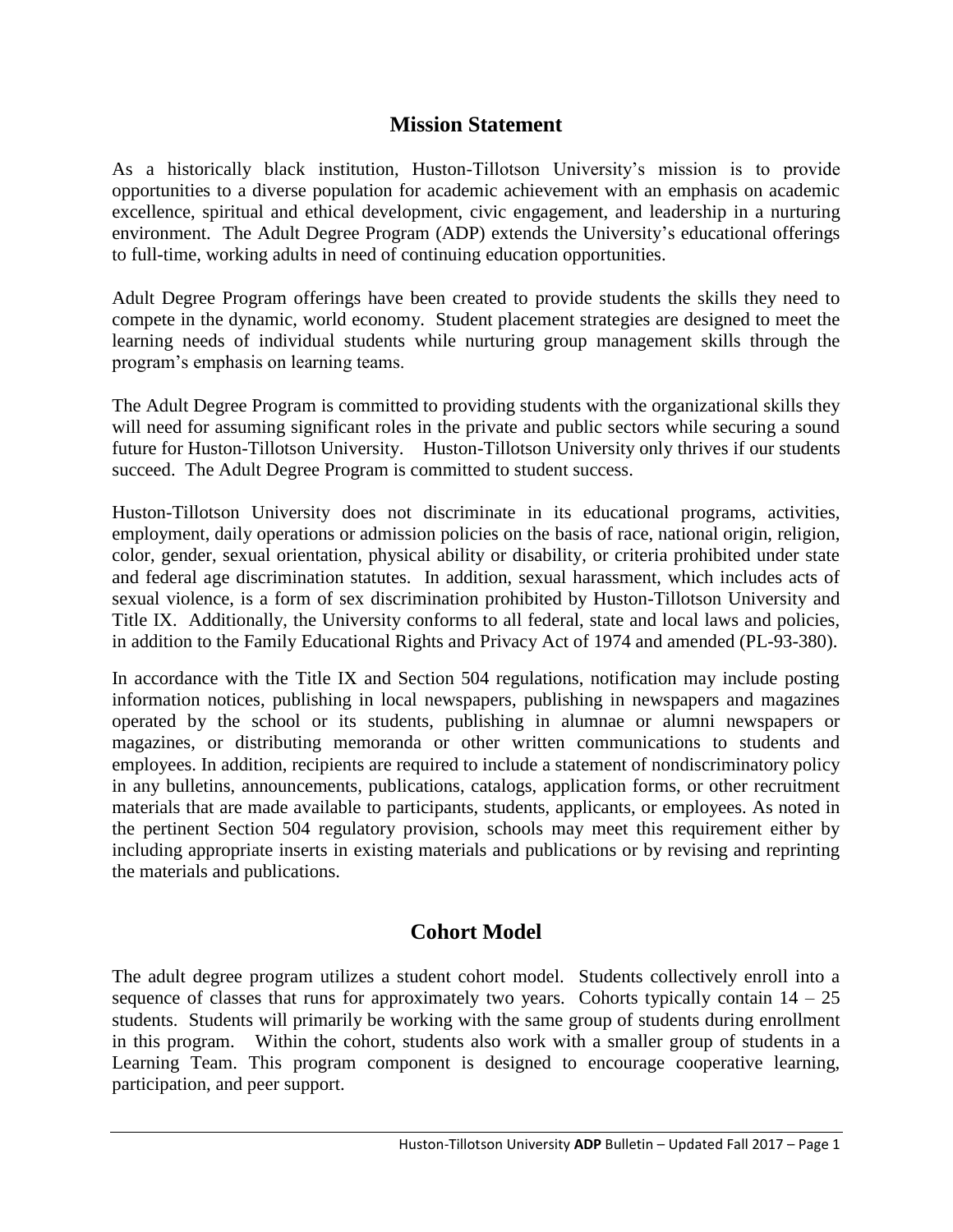#### **Calendars**

Academic calendars are built for each student cohort. Once the cohort is assembled, the classes are scheduled and the cohort is launched. Classes follow one after the other in sequence. After three classes are completed, there is a one week break before the start of the next class. Variations in this pattern occur to accommodate major holidays. There may also be adjustments in calendars to accommodate any approved course waivers or leave of absences.

### **General Admissions Requirement**

#### **Bachelor's-Seeking – Lower-level Undergraduate**

Applicants with fewer than 50 credits are considered bachelor's-seeking lower-level applicants and are subject to the following policies:

- Applicants have completed less than 50 college-level credits from accredited colleges and universities and/or from the CLEP (College Level Examination Program), DSST (DANTES Subject Standardized Test—formerly DANTES), ACE (American Council on Education), or other standardized evaluations.
- Applicants must provide verification of graduation from an accredited high school or GED completion. Verification may be via a copy of the diploma, high school transcript, or as shown on another college transcript.
- Applicants with fewer than 2 courses successfully completed at the college level after high school or less than one year of work experience are required to provide high school transcripts.
- Applicants with fewer than 2 courses successfully completed at the college level after high school must have earned a minimum high school grade point average (GPA) of 2.3.
- Transfer credit is not required.
- Applicants must provide official transcripts from all higher education institutions attended. Reviews of transcripts for admission will include all non-remedial and nondevelopmental courses attempted.
- Applicants must provide official transcripts from all higher education institutions attended. Reviews of transcripts for admission include all attempted courses which are not remedial or developmental in nature. There are no specific course prerequisites prior to admission or admission tests.

There is no minimum age requirement for admission; however, successful applicants will have had a minimum of 1 year of full-time work experience after high school and have access to a work/organizational environment. Persons who are not currently employed are welcome to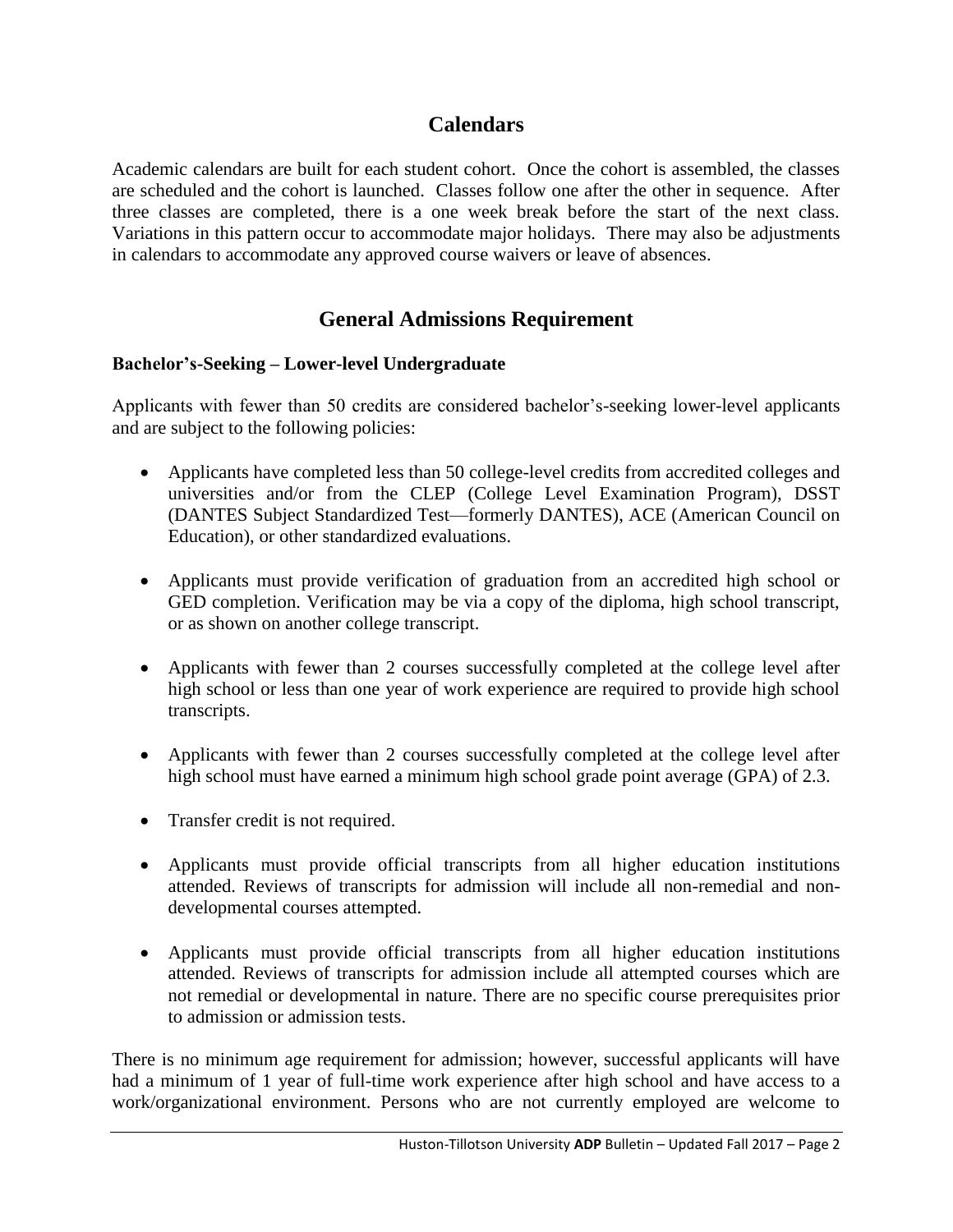apply. Because of the emphasis of practical application of learning, presently unemployed students will need access to an organization through volunteer work, membership in an organization, or a relative.

#### **Bachelor's Degree Completion – Upper-level Undergraduate**

Applicants with 50 or more credits are considered bachelor's degree completion upper-level applicants and are subject to the following policies:

- Applicants have successfully completed a minimum of 50 college-level credits from accredited colleges and universities and/or from the CLEP (College Level Examination Program), DSST (DANTES Subject Standardized Test—formerly DANTES), ACE (American Council on Education), or other standardized evaluations.
- Applicants must provide official transcripts from all higher education institutions attended. Reviews of transcripts for admission include all attempted courses which are not remedial or developmental in nature. There are no specific course prerequisites prior to admission or admission tests.
- Applicants must possess a minimum GPA of 2.0 on previous college and university course work.

There is no age requirement; however, successful applicants will have had 2 years of full-time work experience after high school and have access to a work/organizational environment. Because of the emphasis of practical application of learning, presently unemployed students will need access to an organization through volunteer work, membership in an organization, or a relative.

#### **Provisional Admission**

An applicant who meets admission requirements but lacks the required official documentation may be admitted with the stipulation that official documentation is submitted before the last class of the first course. The Director of Student Services determines whether to allow the exception.

#### **Conditional Admission**

An undergraduate applicant whose cumulative high school GPA is below 2.3 and/or cumulative college GPA is below 2.0 may be considered for admission through a review by the ADP Admissions Committee. An offer of acceptance is made to a student with the condition that he or she remains in good standing. To be in good standing a student must carry a 2.0 or better GPA.

Applicants admitted under provisional admission and/or conditional academic admission must comply with all conditions and requirements specified in writing by Huston-Tillotson in the acceptance letter.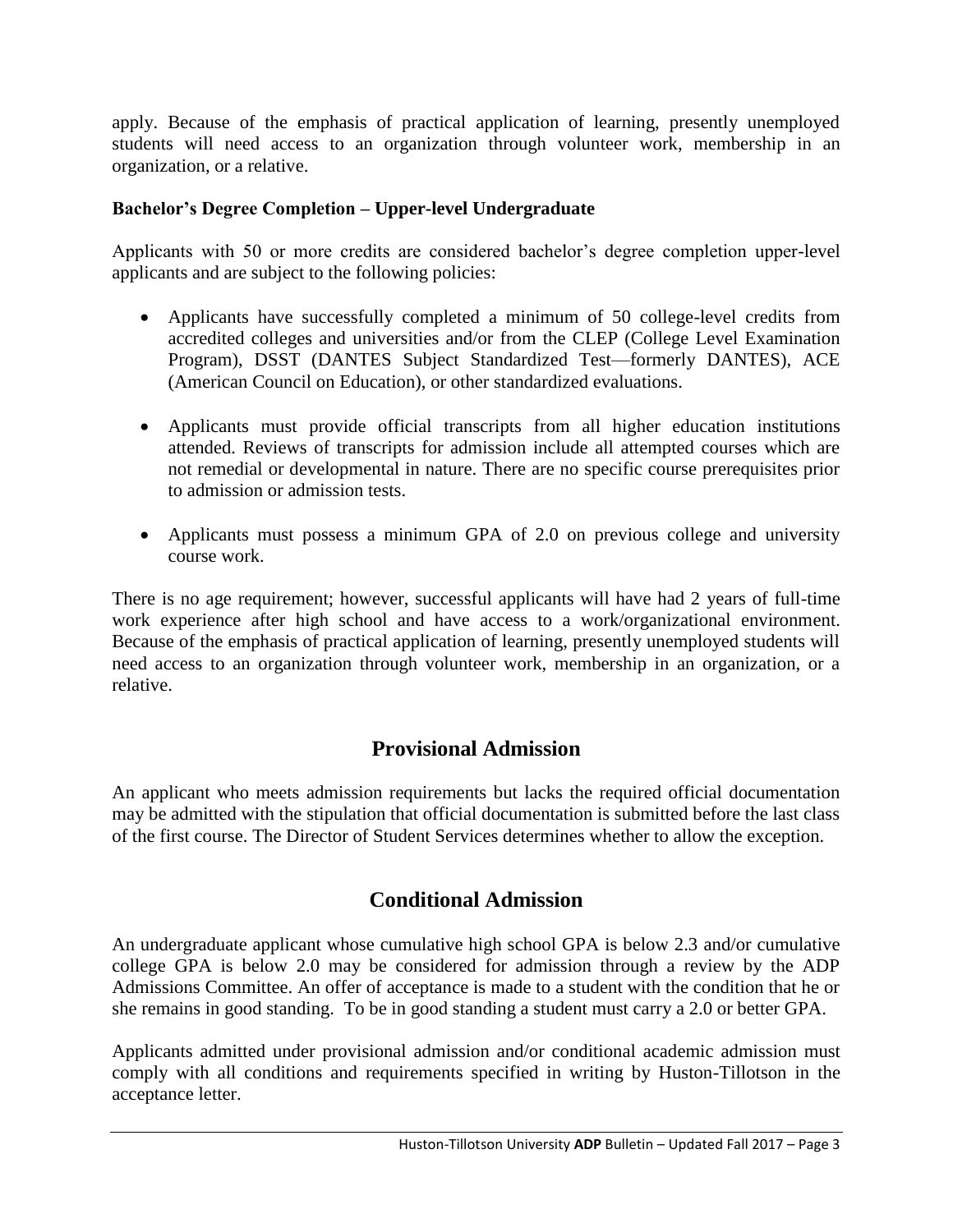#### **Deferral Process**

Applicants may have admission to the bachelor's-seeking lower-level undergraduate programs deferred for one or more of the following reasons:

- GPA below 2.3 in high school and/or below 2.0 in previous college or university course work.
- Insufficient work experience.
- Deferral decisions are handled on an individual basis. Deferred applicants will be invited to meet with an advisor or attend an academic advising session to develop a plan to become eligible for the program. A deferred applicant may appeal in writing, through a letter of explanation, to the Director of ADP.

### **Internal Transfer Policy**

Students who are enrolled in a traditional program through Huston-Tillotson University (HT) and can demonstrate a need for an evening format, such as that available through the Adult Degree Program (ADP) at HT, may request a one-time transfer to the ADP. This individual must meet all ADP admission requirements as indicated in the ADP Admission Criteria. Additionally, a committee of HT staff, including ADP representation, will examine this individual's rationale for requesting the transfer. Transfers will be granted to an individual who meets one or both of the following criteria:

- The requesting individual works full-time (at least 30 hours per week) and cannot register for full-time traditional course semesters based on this work obligation.
- The requesting individual fulfills household responsibilities, such as the full-time care of a dependent, which may restrict him or her from the ability to register for full-time traditional course semesters based on these responsibilities.

The Internal Transfer Committee will include the following HT staff, including ADP representation:

- Associate Provost
- Director of Financial Aid
- Director of Enrollment Management for ADP

The Internal Transfer Committee will make a recommendation to the Provost's Office for final approval.

All credits from the traditional program can count toward graduation in the ADP. A grade of "C: or better is required of all major courses being transferred into the ADP.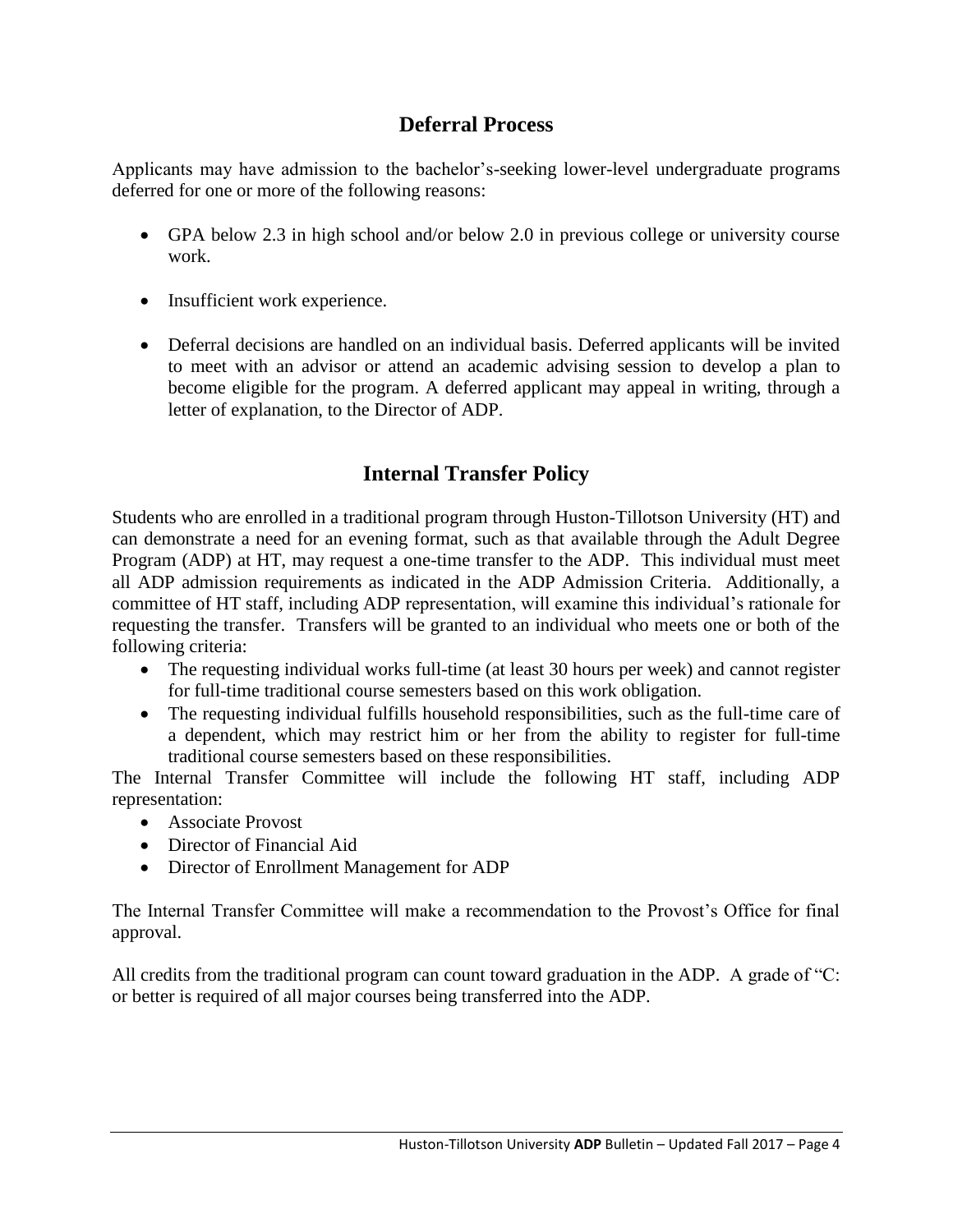### **General Transfer Policy**

The following transfer policy applies for Adult Degree Program undergraduate degrees:

- There is no limit to the number of semester credit hours that may be transferred to HT. All acceptable credits will be transferred. Associate's degree completion students must complete a minimum of 15 credits in residency at HT. Bachelor's degree completion students must complete a minimum of 30 credits in residency at HT; however, the residency credits do not need to be the *final credits completed*. Generally, completion of the ADP cohort study fulfills HT's residency requirement. Exceptions to residency requirements are considered on a case-by-case basis and may include CLEP and DSST exams, military training, and other prior learning credit. When extenuating circumstances exist (e.g., the student is transferred or moves from the area), the Director of Student Services and advisors will work in the best interest of the student to facilitate degree completion through alternative credit options.
- HT will accept the awarding institution's designation of a course as lower- or upperdivision. The course will fulfill requirements as stated in the articulation agreements between HT and other institutions. Lower-division credit is typically awarded to freshman- and sophomore-level course work. Upper-division credit is typically awarded for junior- and senior-level course work.
- In the case of repeated courses, the highest grade earned will be counted in the student's GPA.
- Course work is transferred as semester-hour credit. Any courses accepted for credit which were assigned quarter hours will be converted into semester hours. (e.g., a 4credit-hour course in a core curriculum requirement area completed at a college or university using the quarter system will be accepted as fulfilling a 3-credit hour course requirement at HT*.)*
- Current ADP students taking courses at other colleges/universities must have prior approval from the ADP Registrar to assure transfer of course credit. Forms for securing such approval are available in the ADP office. An official transcript of all courses completed at another college/university must be provided.
- If students take courses at another institution without advanced written HT approval, HT accepts no responsibility for the applicability of these courses to the student's degree program.

The following rules address transfer credit limits:

 HT limits vocational/technical credits to 18 credits. Vocational/technical credit is credit for any course oriented primarily toward specific job skills that lack a theoretical foundation and are applied in nature, such as heavy-equipment operation. These courses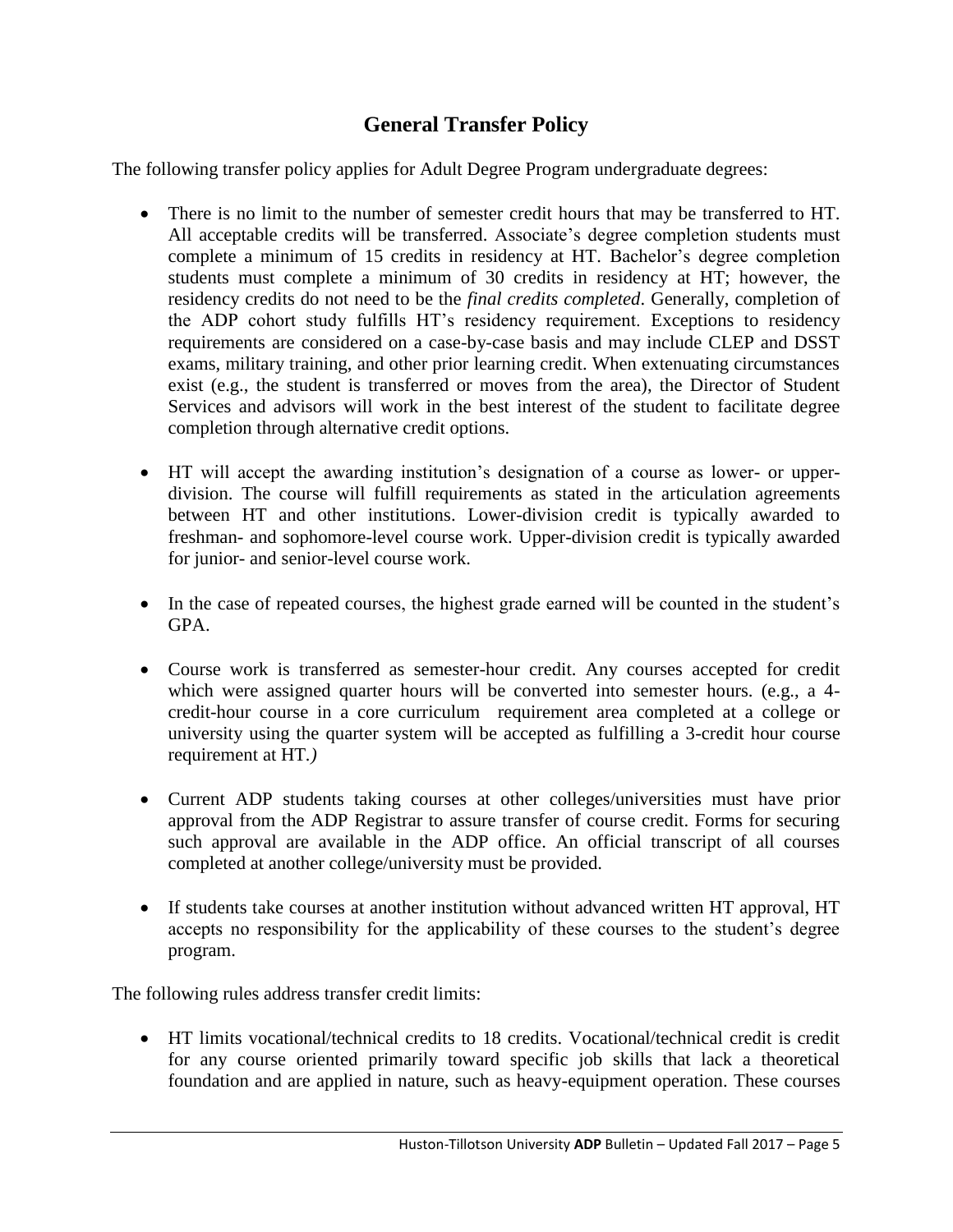may be primarily lab-based or primarily designed to prepare a student for a specific skill or trade.

- Transfer credit will be awarded for courses in which a grade of A through C or Pass was recorded.
- Math and English course work that is below college level in content is not transferable.
- If a student has completed course work that duplicates other course work completed, either at the same or at a different institution, transfer credit is generally not awarded for the duplicate course. This limit may be waived for certain courses in skill development.
- Credit for CLEP examination and DSST is not given for courses already identified on the transcript for credit (e.g., the CLEP test in psychology cannot be given credit if the student's transcript includes a course in general psychology or its equivalent). Students cannot receive credit for taking courses for which they have already received CLEP/DSST credit.

### **Course Waivers / Transfer of Credit**

Students who have completed prior college coursework in the Core Curriculum category may transfer that credit into the lower-level undergraduate program offering when the following conditions exist:

Coursework is earned from a regionally accredited institution;

- $\bullet$  With a grade of "C" or better;
- Is comparable to the course content required of the Huston-Tillotson University course; and
- A formal request to substitute prior college coursework has been submitted using the appropriate HT "Course Substitution" form.
- Students may not transfer in the first course of the program.

A student seeking to earn a bachelor's degree via the Adult Degree Program must complete the required Major cohort study as prescribed in the program. For cases in which comparable Major courses were completed at another institution, a student may request a course waiver for up to six (6) credit hours. The waiver request should be filed with the ADP Director of Student Services / ADP Registrar. The request to waive/transfer course work must be made in writing prior to beginning the bachelor's program and the following conditions must exist:

Coursework is earned from a regionally accredited institution;

- $\bullet$  With a grade of "C" or better;
- Is comparable to the course content required of the Huston-Tillotson University course; and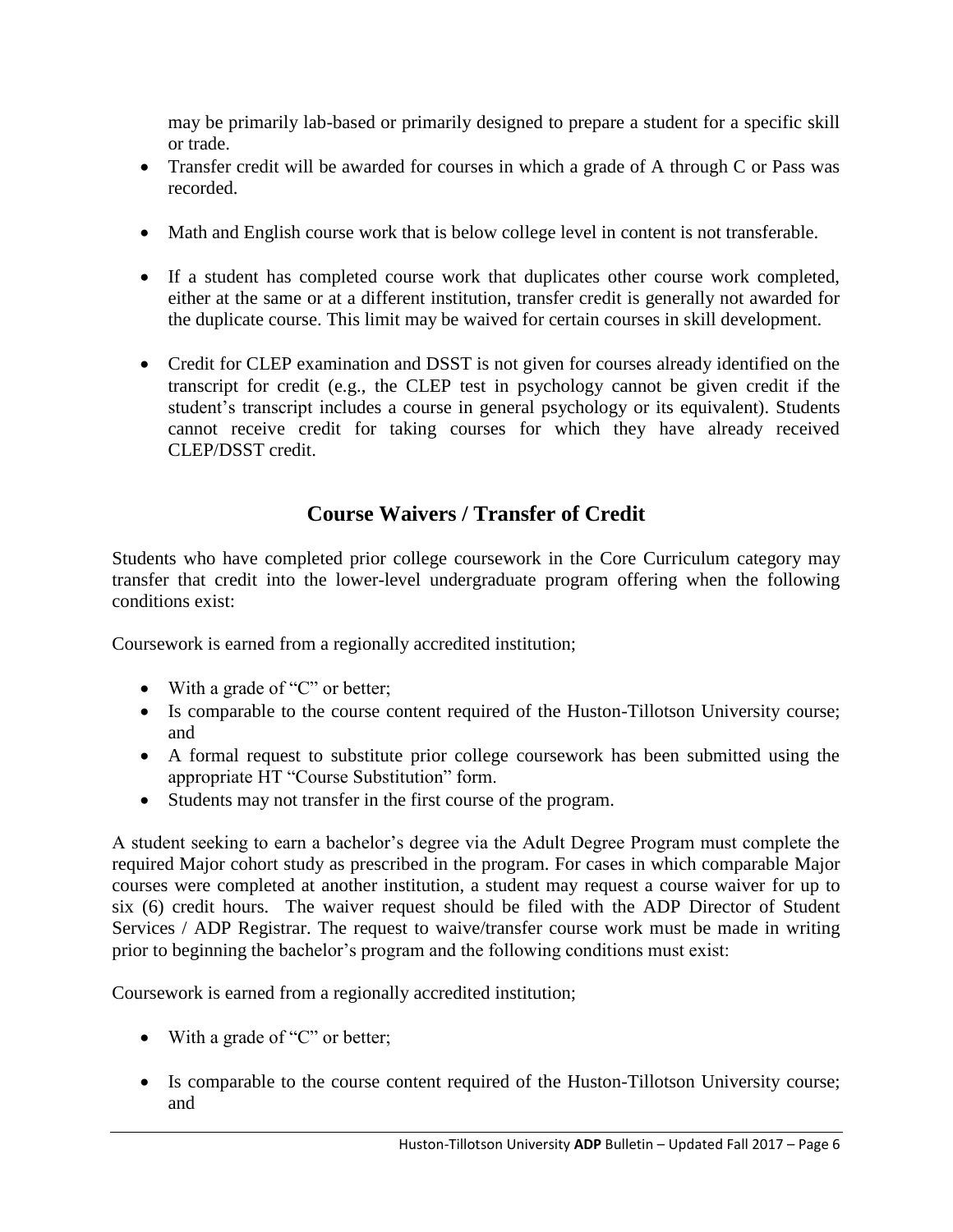- A formal request to substitute prior college coursework has been submitted using the appropriate HT "Course Substitution" form.
- The first course of the program may not be waived.

#### **General Education/Core Curriculum Requirements**

Students are required to complete forty (40) credit hours of core curriculum course work. The breakdown of this requirement is as follows:

#### **Communication, oral and written 9 credit hours**

To include one oral communication course and two writing courses, this category supports the core competency of effective communication.

- o ENGL 1301 Introduction to College Composition fulfills 3 credits in the written communication.
- o ENGL 1302 College Rhetoric & Composition fulfills 3 credits in the written communication category.
- o COMM 1315 Public Speaking fulfills 3 credits in the oral communication category.
- 

#### **Math 3 credit hours**

Any college level mathematics course. This category supports the core competency of critical thinking.

**Science 7 credit hours**

Biology, botany, chemistry, ecology, anatomy and physiology, environmental sciences, physics, nutrition. This category supports the core competency of understanding and applying science.

- o BIOL 2406 Environmental Biology fulfills 4 credits in the science category.
- o CHEM 1305 Molecular Science for Citizens fulfills 3 credits in the science category.

#### **Computer Technology 3 credit hours**

Graduates are expected to be able to use multimedia tools to gather, analyze, and convey information. This category supports the core competency of efficient use of technology.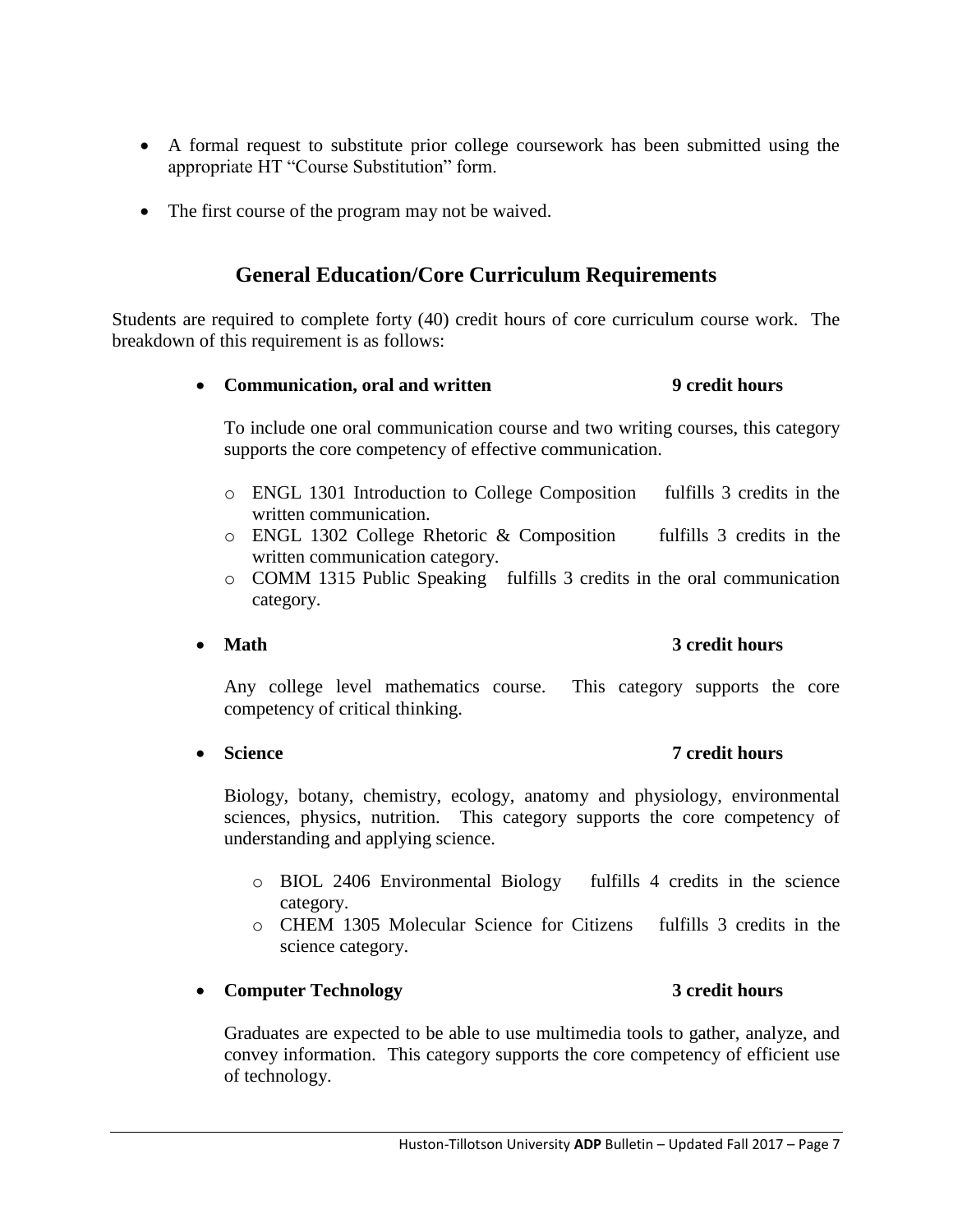- o Students will demonstrate competency as major coursework is completed that requires use of Word, Excel, PowerPoint, the Internet, and multiple sources to gather, analyze, and convey information.
- o COSC 1300 Introduction to Computers fulfills 3 credits in the computer technology category.

#### **Health and Wellness 3 credit hours**

Any health or nutrition course, excluding one credit activity-based physical education courses. This category supports the core competency of wellness.

o KINE 1304 Dimensions of Health and Wellness fulfills 3 credits in the health and wellness category.

#### **Social Sciences 9 credit hours**

The broader term "social sciences" is designed to support the core competencies of citizenship and social responsibility, ethical reasoning and behavior, and appreciation of diversity in context of global and historical awareness. This area, comprising 9 credit hours in total, allows the transfer student to apply coursework from a variety of social science disciplines to include:

Political Science, Government Psychology, Sociology, Economics Diversity and African/African Diaspora studies International Studies, Foreign Language Cultural Studies, World Civilization World History, History of Other Cultures

#### **Humanities/Fine Arts 6 credit hours**

To be selected from aesthetics, music, theater, art, literature, philosophy, foreign language, religious studies. This category supports the core competencies of aesthetics.

- o RELI 2302 Comparative Religion fulfills 3 credits in the humanities and also can be applied toward a diversity requirement.
- o MUSI 1303 Introduction to the Arts fulfills 3 credits in the fine arts.
- o History
- o American or World Literature

### **Leave of Absence Policy**

The purpose of the HT Leave of Absence Policy (LOA) is to grant eligible students a temporary leave from academic attendance for a period in which academic attendance is required by the program of study.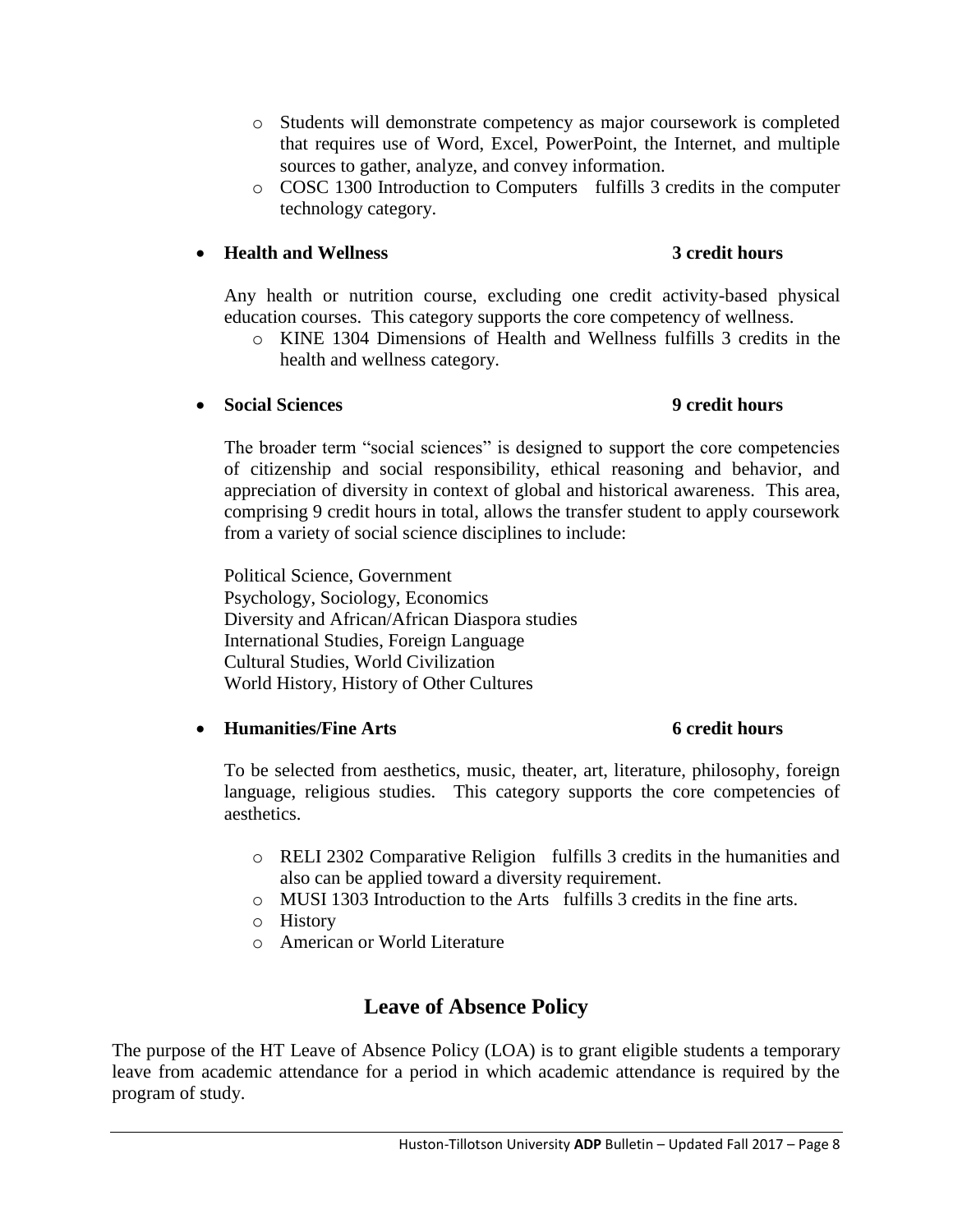#### **Policy**

HT may grant multiple LOAs to an adult degree program student for unforeseen and extreme circumstances in a 12 month period not to exceed 180 days. Examples of unforeseen and extreme circumstances are:

A medical situation affecting the student and/or an immediate family member in accordance with the Family Medical Leave Act of 1993; and Military and jury service duties, Business travel; Natural disasters, etc.

If the student is out of attendance due to an unforeseen circumstance and considered an unofficial withdrawal and the ADP Director of Students Services can document the reason and decision for the LOA prior to a Return of Title IV calculation being performed, the student will be placed on an approved LOA and no calculation will be required. However, if the student is an unofficial withdrawal and the ADP Director of Students Services does not document the reason prior to a Return of Title IV being performed, the student will be considered an unofficial withdrawal, and all unearned Title IV funds will be returned to U.S. Department of Education.

HT may disburse Pell and SEOG funds to the student's account while the student is on leave of absence. Any Federal financial aid funds that are part of a credit balance may be paid to the student while on LOA if the student did not authorize the university to hold the credit balance on the account. Additionally, there will be no extra charge to complete the coursework started prior to the LOA.

#### **Required Documentation**

Students must request a leave of absences from the ADP Director of Students Services . 1. For a medical leave of absence, the student request must be accompanied by a letter from a physician, physician's assistant, or nurse practitioner. The letter must be on official letterhead, and must include the diagnoses, and an estimated time for recovery.

2. For a personal leave of absence, the student request may be required to be accompanied by documentation to support the leave.

#### **Failure to Return**

If the student fails to return from the LOA, the student will be considered a withdrawal based on the last date of attendance. A Return of Title IV Funds will be performed, and all unearned federal funds will be returned to the U.S. Department of Education. Therefore, the student may leave the University owing a balance even though the account would have been paid in full had the student completed the payment period.

Additionally, the student's loan servicer will be notified, and the student's loan(s) will enter repayment within 6 months after the last date of attendance.

Students may request a leave of absence from the APD Director of Student Services.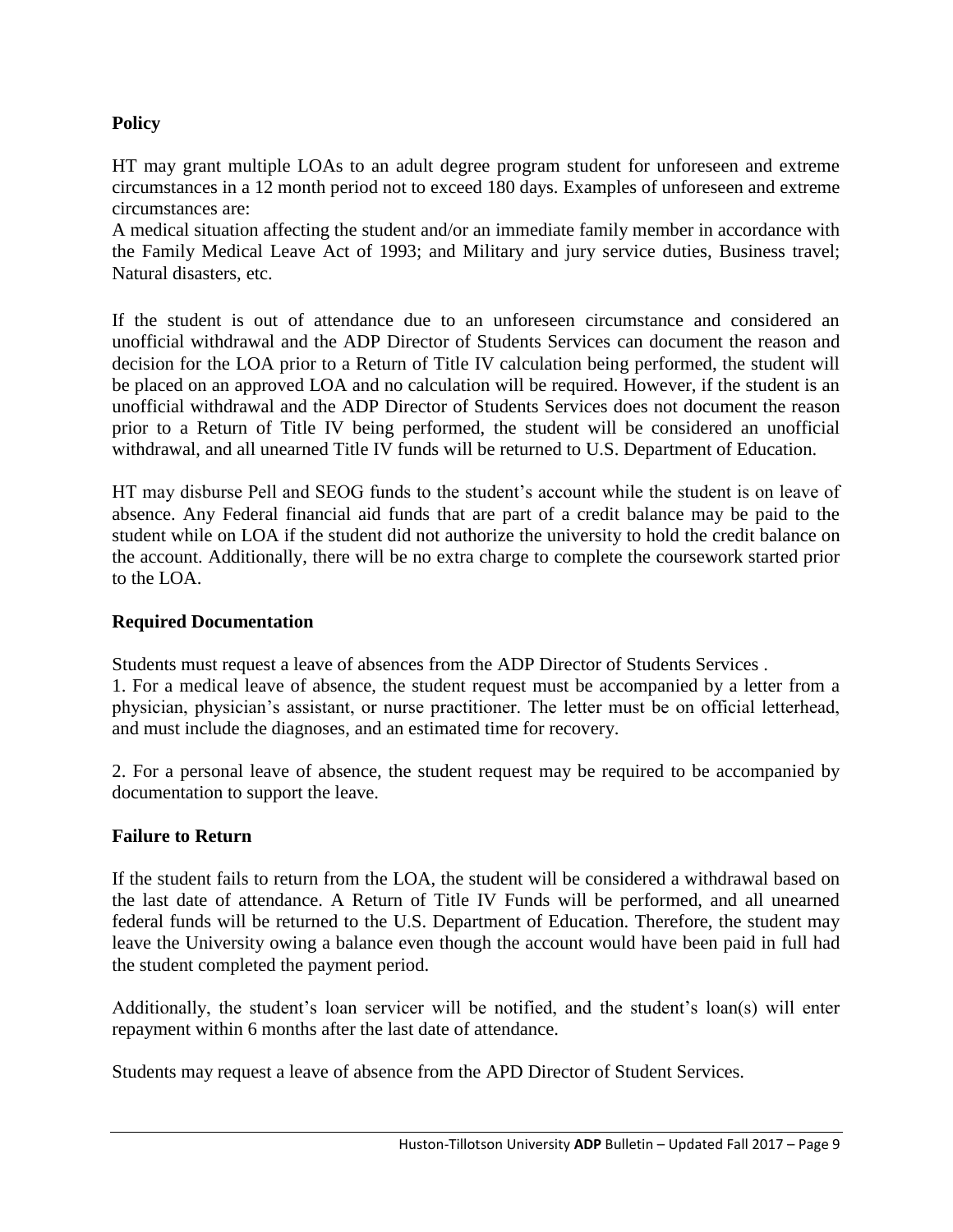#### **Graduation**

The application for graduation obtained from the ADP Registrar's office must be filed with the Registrar no later than 6 months before the student intends to graduate. ADP Director of Students Services will review the application to ensure all requirements for graduation will be met and will notify the student in writing of deficiencies. The student must confirm completion of requirements for courses in the major with the academic advisor.

Bachelor's degree completion upper-level undergraduate students must meet the following requirements:

- Completion of at least 120 semester credits
- Completion of at least 21 semester credits of upper-level (3000–4000 level) study in the major
- A cumulative GPA of at least 2.0
- A GPA of at least 2.0 in all upper-division courses in the major

Students will qualify for graduation if they have met requirements listed in the HT Bulletin and the transfer of credit agreement in effect at the time of enrollment. Students who do not maintain continuous enrollment (i.e., they leave the program but subsequently return and complete study) will graduate under the HT Bulletin and the transfer of credit agreement in effect at the time of re-entry. All requirements, including financial obligations to HT, must be met prior to posting the degree on the transcript and awarding the diploma.

The May graduation ceremony may include students who will have completed all requirements prior to the start of summer school that year.

Students will be graduated with honors under the following conditions:

- GPA for honors is computed on all work undertaken at HT, whether passed or failed
- Requirements for residence have been met

Associate's degree students who have a minimum cumulative GPA of 3.30-3.49 are graduated *honors*; those who have a GPA of 3.50-3.74, *high honors*; and those who have a 3.75 GPA or better, *highest honors*.

Bachelor's degree students who have a minimum cumulative GPA of 3.0-3.49 are graduated *cum laude*; those who have a GPA of 3.5-3.74 are graduated *magna cum laude*; and those with a GPA of 3.75 or above are graduated *summa cum laude*.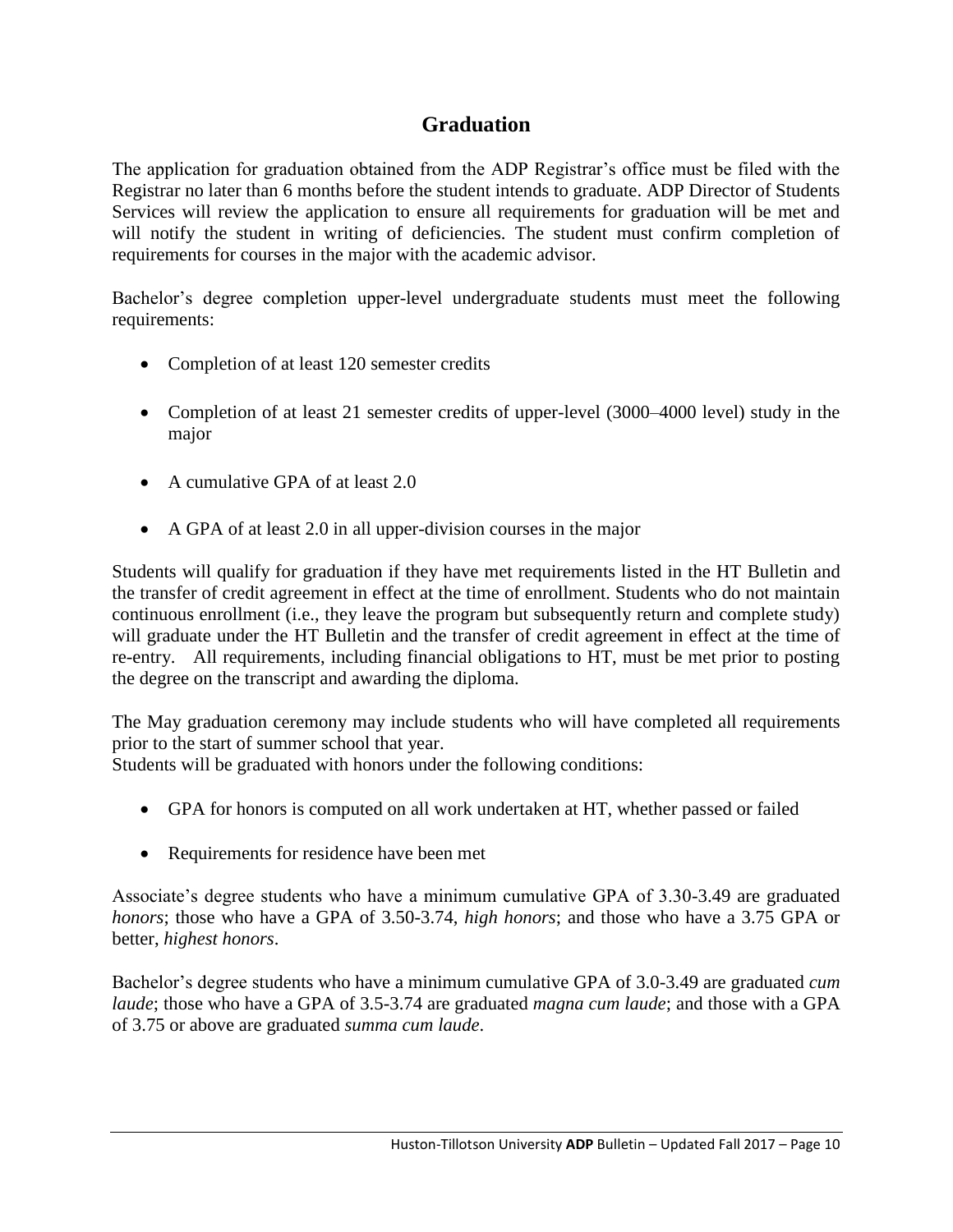#### **Appeal of Grades**

The grade represents an instructor's evaluation of a student's performance in a given course. This grade is not changed unless evidence exists of a clerical error or computational error or of student cheating. A student who believes that an error has occurred should request a grade reevaluation by completing an official Appeal of Grade from. A request for a grade re-evaluation must be submitted within one calendar year of the date on which the grade was officially issued. A student desiring to improve a course grade for reasons other than those listed above must officially reregister for and retake the course. Student grade appeals are handled according to the following procedures:

- 1. The student completes and Appeal of Grade form provided by the Director of Student Services for the Adult Degree Program. A reasonable justification for review of the grade must be included in the written appeal. Notification of the appeal is forwarded to the instructor for review and action.
- 2. The student arranges a conference with the instructor to obtain criteria for the assessment of the final grade that was assigned. If a student cannot schedule a meeting with the instructor, *the student* contacts the Director of the Adult Degree Program, who will arrange a conference between the student and the instructor. Every possible effort should be made to resolve any disagreement at this point.
- 3. The student's grade may be changed at this step of the appeal procedure by written consent of the instructor if the findings warrant such modification. A Change of Grade form must be completed and forwarded to the Registrar's Office.
- 4. A student who is not satisfied by the outcome of the appeal to the Department Chair may request that the written appeal be forwarded to the Dean of the College or School.
- 5. If the Dean is unable to bring resolution to the appeal, the student may appeal to the Provost and Vice President for Academic Affairs.
- 6. The Provost and Vice-President for Academic Affairs will make every effort to resolve the grade conflict within a 30 day period.

#### **Degree Offerings**

Associate of Arts in Liberal Arts

Bachelor of Arts in Business Administration

Bachelor of Arts in Criminal Justice

Bachelor of Arts in Psychology

Bachelor of Arts in Educator Preparation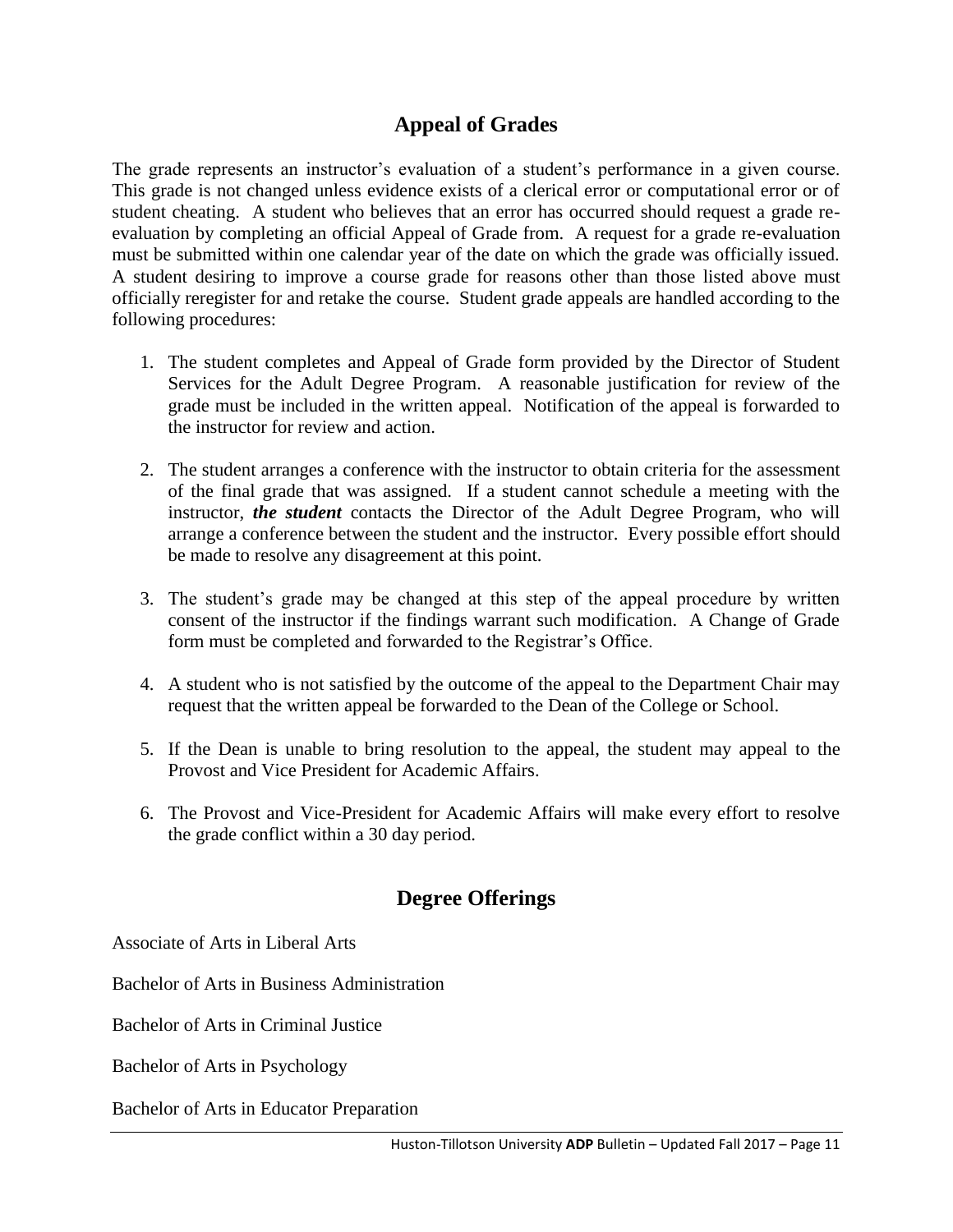#### **Withdrawal**

A student may be withdrawn from the University for the following reasons:

- Academic Failure to meet the minimum academic requirements as outlined in the University Bulletin.
- Disciplinary The student has violated the Code of Conduct and the proper administrative authority has reviewed the violation, applied the University guidelines for violations of the Code of Conduct, including the student appeal process, and determined that a withdrawal from the University is in the best interest of the student and the University.
- Financial The student has failed to meet the financial obligations to the University and has not made satisfactory arrangements to do so.
- Medical The student is unable to continue enrollment based on official medical documentation from a recognized certified medical authority.
- Administrative In addition to being suspended for academic and/or disciplinary causes, a student may be withdrawn by the University for medical or financial reasons. A student who is delinquent with any kind of financial obligations to the University may be withdrawn. The student is not reinstated at the University and will not receive grades or transcripts until all financial obligations are met. The symbol "W" is assigned to indicate that the student has been withdrawn.

The notation of "W" (withdrawal) will be recorded for all classes a student is enrolled in at the time the withdrawal is issued. The student may appeal withdrawal from the University to the Provost and Vice-President for Academic Affairs.

#### **Military Withdrawal**

Students who are inducted into military service, or reservists who are called to active duty, may petition the Provost and Vice President for Academic Affairs for full credit in their courses under the following circumstance:

- 1. The student must show official orders to report for military duty;
- 2. The student must have attended three-fourths of the class. Students who are ordered to report for active military duty prior to completion of three-fourths of the class must follow regular withdrawal procedures.
- 3. The student must be earning a "C" or better in each course to receive a letter grade of A, B, C or P. A student earning less than a grade of "C" receives a "W" (withdrawal).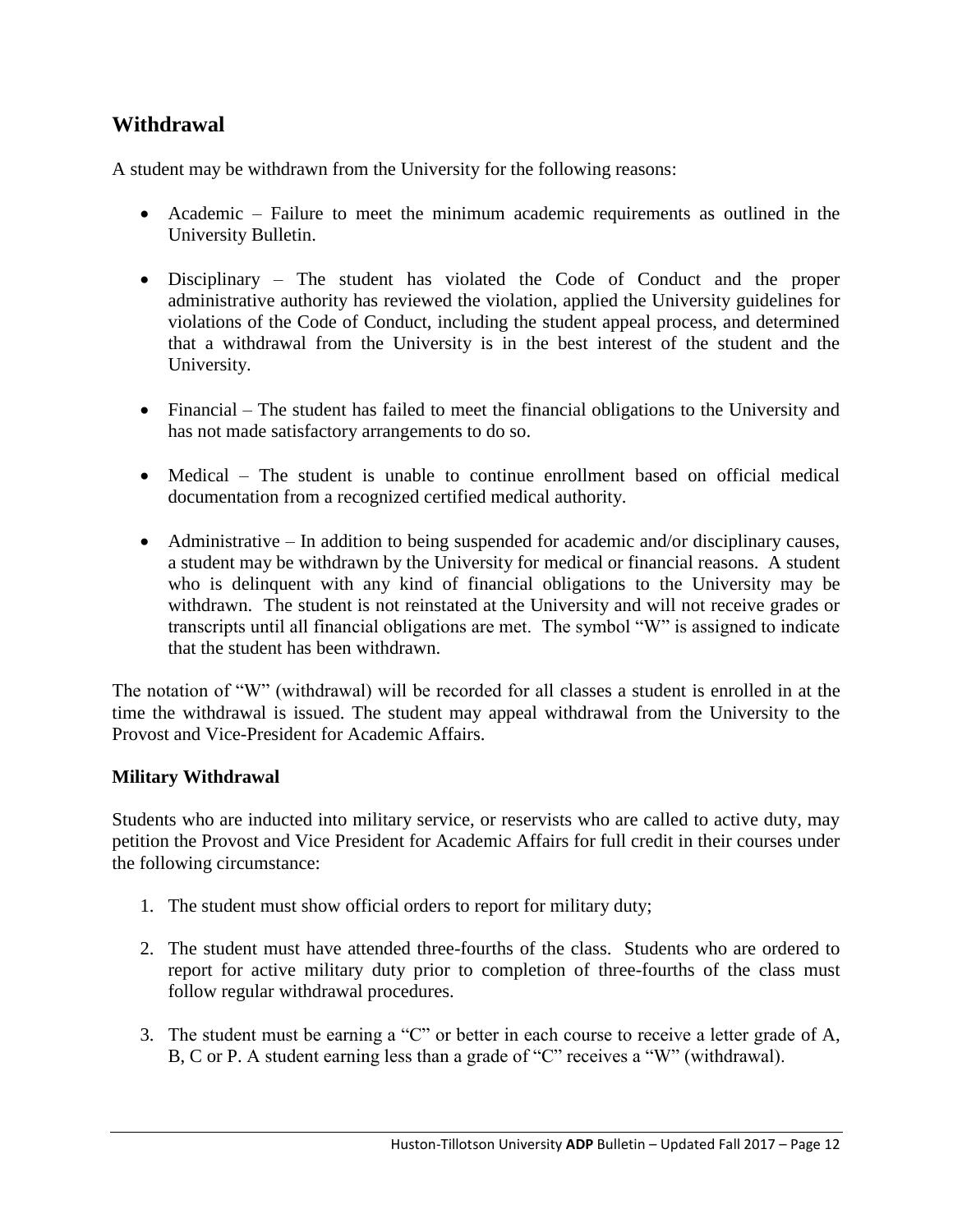#### **Credit for Experience**

HT has partnered with the Council for Adult & Experiential Learning (CAEL) to provide students the opportunity to gain credit for professional and life experience. Several times a year CAEL offers the online class CAEL 100 Prior Learning Assessment Theory and Practice to help students create class specific portfolios for review for credit. In addition to three credits earned through enrollment in CAEL 100, an additional 15 credits toward degree completion can be earned through this process. Information on CAEL 100 fees and procedures can be obtained from the ADP Director of Student Services.

#### **Inclement Weather**

Though it is rare for classes to be cancelled because of inclement weather, on occasion it will be necessary to cancel classes to ensure the safety of our students, faculty and staff. Because of the accelerated nature of this program, the cancellation of face to face meetings on a given night means that the coursework must be completed before the next scheduled class meeting. Depending upon the class/and or instructor, this will be done by: 1) completing that day's work on-line during the regularly scheduled class hours; 2) moving the class meeting to another day before the next scheduled class; 3) a combination of 1 and 2. Students should look to their course page in the My HTU section of our website for information from their instructor as to how to proceed.

#### **Fiscal Information**

The Accounting Manager maintains all records of student charges and is responsible for the accurate and timely posting of federal, state, institutional, personal, and other funds to students' accounts. Questions related to fees, charges, payments, and other such matters should be directed to the Accounting Manager. The Financial Aid Office oversees state and federal assistance programs that exist to help students meet the basic cost of education. Students needing additional financial assistance should contact the Financial Aid Office/ Scholarship Coordinator.

#### **Schedule of Tuition and Fees**

| Professional Studies Fee (One time only at the start of the ADP) | \$175 |
|------------------------------------------------------------------|-------|
| Tuition Rate (per credit hour)                                   | \$410 |
| Technology Fee (per credit hour)                                 | \$14  |

#### **Additional Fees**

| Admission application fee is | \$25.00 (non-refundable) and must be received  |
|------------------------------|------------------------------------------------|
|                              | before the admission application is processed. |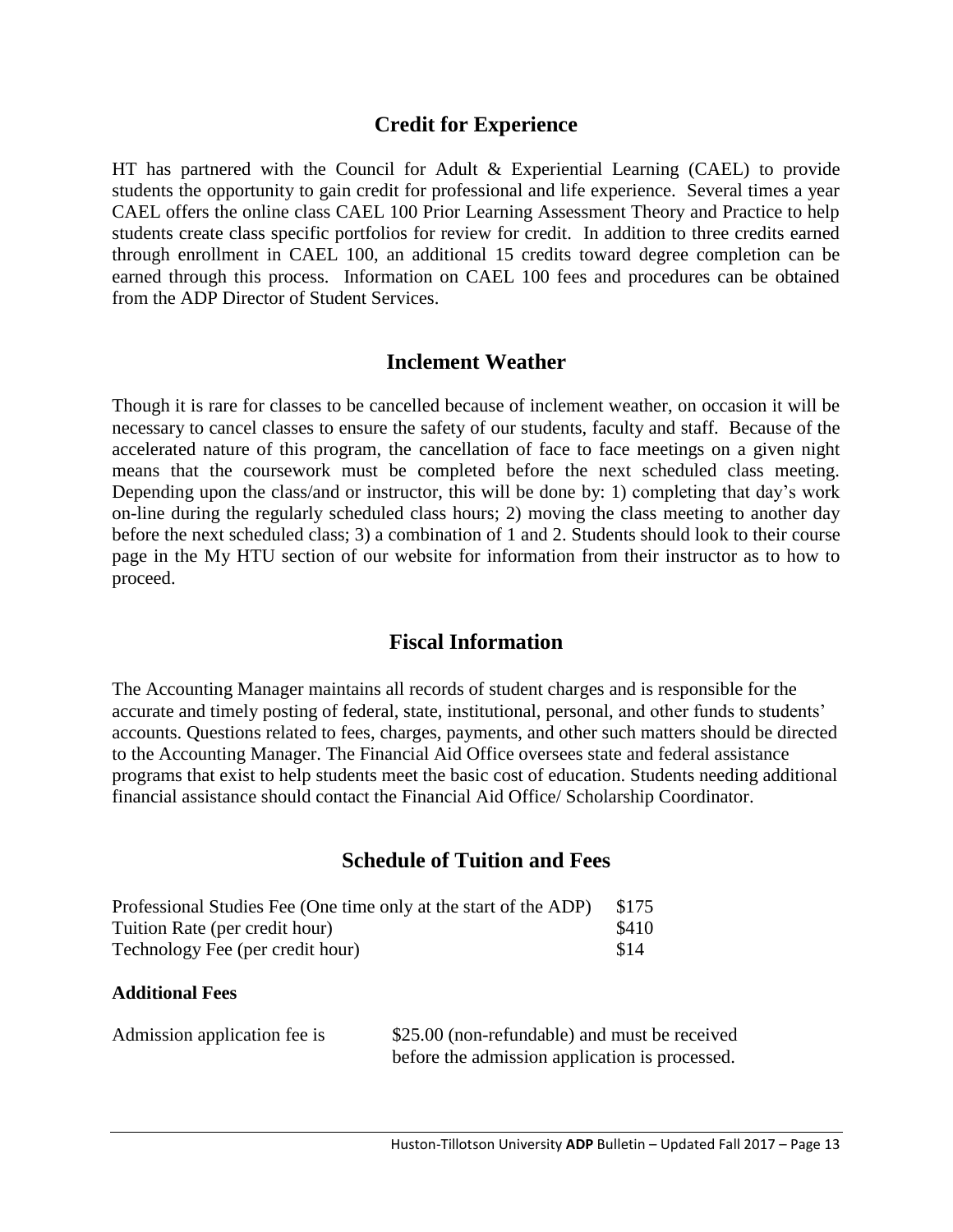| Diploma Replacement      | \$50.00                                                                                                    |
|--------------------------|------------------------------------------------------------------------------------------------------------|
| Graduation fee           | \$150.00, required of all graduating students prior to<br>graduation                                       |
| Identification (ID) card | \$25.00 replacement charge                                                                                 |
| <b>Returned Check</b>    | \$35.00                                                                                                    |
| <b>Transcripts</b>       | \$5.00 for each transcript request. Student must submit a<br>written request before a transcript is issued |

Equipment breakage, damage, or loss of school equipment because of personal negligence on the part of a student is paid by the student. The amount of the change is determined by the appropriate department and reported to the Accounting Manager.

NOTE: Student fees are reviewed on an annual basis and may be subject to annual increases.

### **Payment Options**

A Primary Finance Option must be selected as part of the tuition management plan that best supports the student's financial needs. A secondary Option is required in case the primary option selected does not cover 100% of the educational costs.

#### **Installment Plans – Per academic period**

The Installment Plan requires that 100% of tuition and any fees be paid at least 1 week prior to the first night of class for each academic period or each course, depending on the student's plan selection. A student may choose to have the tuition automatically charged to their credit card. Automatic payments are charged the morning following the first night of class, after attendance has been verified.

If a student chooses the Installment Plan, it is their responsibility to pay for each course prior to the due date. Invoices may not be sent prior to the start of each course.

#### **Third-Party Billing Plan (Employer/Military/Government Agency)**

Third-party billing plans are available if HT has approved the student's company for direct billing and the employer will be paying a minimum of 50% of the student's tuition per year; if the student is currently on active-duty military or a civilian government employer; or if the student is currently eligible for benefits under Veterans Affairs Vocational Rehabilitation and Employment (Chapter 31) or the Post 9/11 Bill (Chapter 33).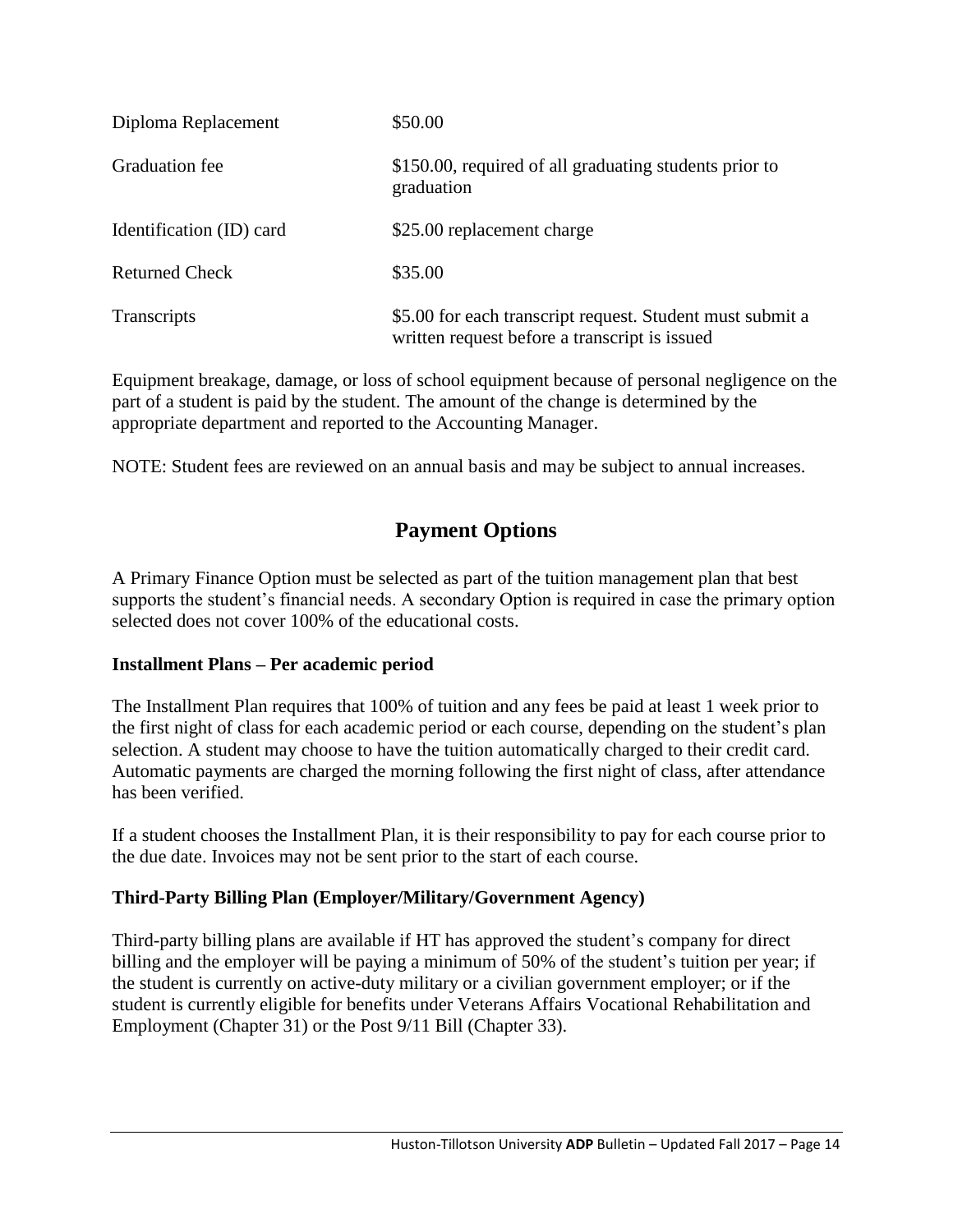Employer third-party billing is only available as an option if both the employee and employer comply with the terms of the agreement. The student will automatically be required to comply with the terms of the Cash Plan if the following occurs:

- 1. Student's employment ceases with an approved direct bill company.
- 2. Student does not submit the company voucher on a timely basis.
- 3. Student's company does not pay the university within 90 days of the course start date. (At this point, the student will need to contact the Accounting Office to select another Primary Finance Option.)

All employer, military, or government tuition assistance vouchers or forms must be received by the university at least one (1) week prior to the start of each course. It is the student's responsibility to assist the university in expediting payment from their employer, the military, or a government agency, if necessary. Any amounts not covered by the employer, the military, or a government agency must be paid 1 week prior to the start of each course.

NOTE: The Third-Party Billing Plan does not include GI Bill Chapter 30 benefits since these benefits are paid directly to the student.

#### **Tuition Reimbursement Plan**

The Tuition Reimbursement Plan is available as a Primary Finance Option if the student qualifies for their employer's tuition reimbursement program and if the employer reimburses at least 50% of annual tuition. Tuition and fees are deferred a maximum of 30 days after the end date of each course regardless of when the student receives reimbursement from their company.

Terms and conditions of this plan are not contingent upon the receipt of the final grade and completion of a course. If tuition and fees are not paid in full 30 days after the end date of a course, the student's credit card will be automatically charged. The credit card must be issued in the student's name. A declined credit card will cause the account to be assessed a \$35 fee, which is due immediately upon notification. After two declined credit cards, the student will be required to comply with the terms and conditions of the Cash Plan and will no longer qualify for this option.

Note: This plan is not available for Financial Aid students.

#### **Financial Aid Plan**

Students may be eligible for Federal Pell, SEOG Grant Programs, the Federal Direct Loan Programs (i.e., Stafford subsidized, Stafford unsubsidized, Grad, and Parent PLUS loans). If the student is seeking financial aid benefits, they must check with the Financial Aid Office to be sure that their degree program it is one that is eligible for financial aid.

To be eligible for tuition deferment under the Financial Aid Plan, the student must have at least 50% of their tuition funded through the federal financial aid benefits, and must meet the following conditions: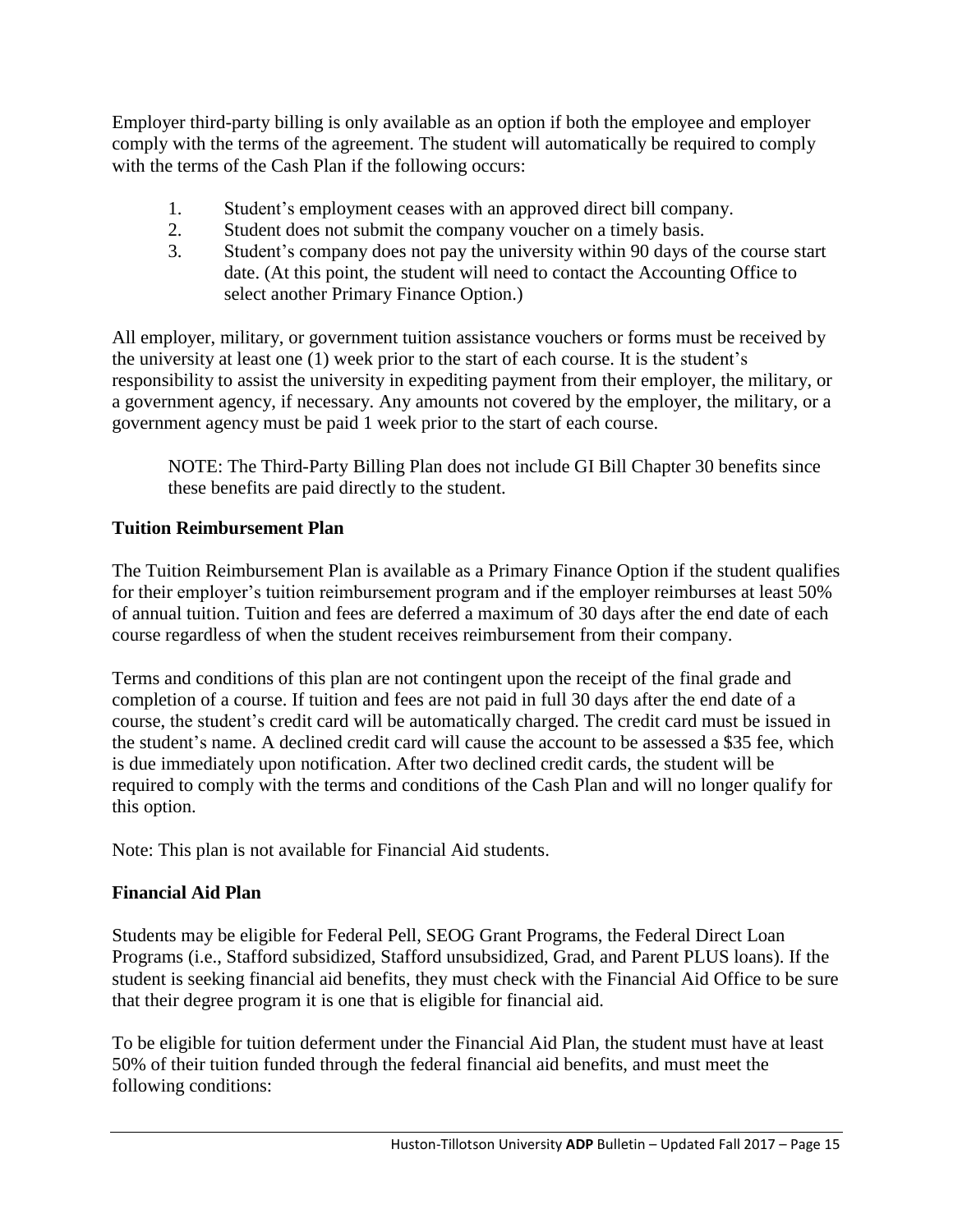- 1. Submitted a completed Financial Aid Packet (including all related paperwork and related documentation)
- 2. Completed an Entrance Interview Form
- 3. Completed an Admissions Application
- 4. Paid all applicable fees

In order to continue deferment beyond the first course, the student must provide the university all documents required to complete the certification of federal financial aid funds. If the documents are not submitted or if the student is unable to qualify for federal financial aid, they will be immediately responsible for any outstanding balance incurred and will be required to select another finance option.

If this plan is chosen, the student must reapply for funding every academic year. The reapplication process should be completed at least 60 days before the end of the academic year. It is critical that the student reapplies for future loans or grants early to ensure that their educational program is not interrupted. If the student does not reapply for financial aid in a timely manner, they will no longer qualify for financial aid deferment, and will be required to comply with terms and conditions of the Cash Plan.

### **Credit Cards/Debit Cards Accepted**

Visa, MasterCard, American Express, and Discover are accepted only if the student is an authorized signer on the card. Debit cards and other restrictive credit cards are not accepted for payment options that require automatic payment authorization. Huston-Tillotson University is not responsible for charges incurred through the use of restrictive cards including debit cards.

#### **Payment Due Dates**

Any amount that the student is responsible for direct payment is **due 1 week prior to the first night** of the course for which the payment covers.

### **Refund Policy**

All fees, including application fees, professional studies fees, assessment fees, and student services fees, are nonrefundable, unless prohibited by law. A tuition refund may be granted for those who qualify. All refund requests should be submitted in writing.

### **Changing Financial Options**

A student may change their financial option(s) while attending HT, provided that they are in compliance with their current finance option. In order to change plans, the student must contact the ADP Accounting Office and complete new financial paperwork. All changes must be approved by HT prior to becoming effective.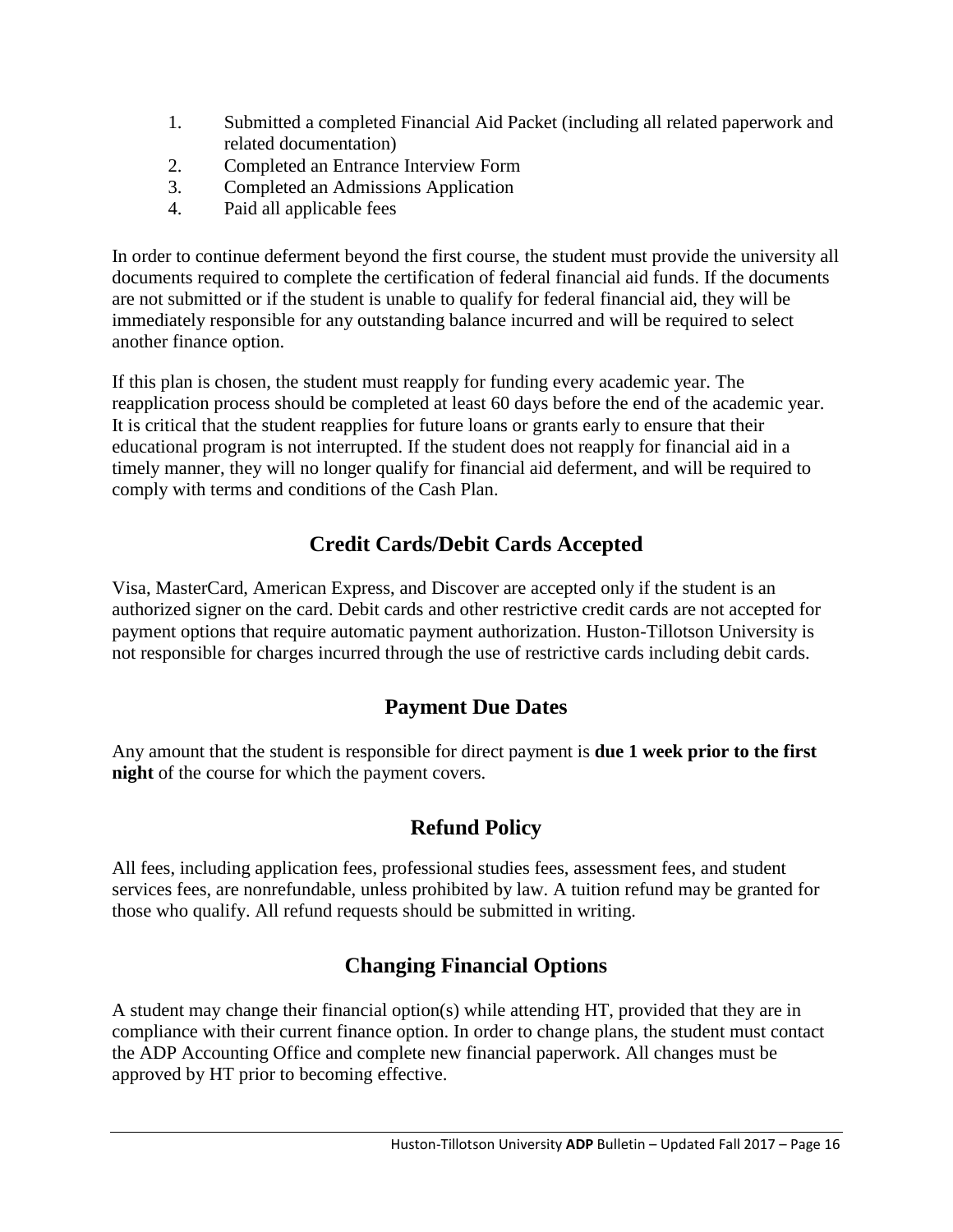#### **Collection Fees**

Any student account referred to a collection agency will be assessed the costs associated with collections and attorney fees, if applicable. The collection fees amount is an additional 25% of the principal balance on the account.

#### **Withdrawal and Tuition Charges**

If a student must withdraw from a course, they may receive a refund/credit as detailed under "Refund Policy." When withdrawing from a course, it is the student's responsibility to notify ADP Student Services and the instructor in order to have a grade of "W" (Withdraw) posted on the academic transcript. If the student fails to notify the instructor and ADP Student Services, a grade of "F" (Fail) will be posted to the academic transcript.

If a student wishes to withdraw from Huston-Tillotson University, they must complete an official Change of Status form. Upon receipt of the completed form, the Financial Aid Office and ADP Accounting will audit the student's account, cancel any pending financial aid, process any refunds that may be due to the student, return any unearned federal financial aid to the appropriate Title IV programs if the student received federal financial aid, and collect any outstanding balance due Huston-Tillotson University. ADP Accounting will apply charges based on days attended:

- First night attended: 25% course cost
- Second night attended: 50% course cost
- Third night or beyond: 100% course cost

It is very important that students always consult the Financial Aid Office and ADP Accounting before withdrawing from a course as a withdrawal could result in the reduction or elimination of financial aid award. For a complete description of how the refund policy is calculated, please see the Student Financial Aid Handbook on the University website.

#### **Change of Address**

The student's current mailing address and permanent address must be listed correctly on all University records and any change must be reported in writing to the Student Services Office immediately. If a student fails to report a new address, the failure to do so does not excuse the student from penalties on the grounds that he/she did not receive communications mailed from the University.

#### **Change of Student Record**

A currently enrolled student may request a change of name, social security number, or date of birth in the official University record. The student must complete, sign, and submit a Change of